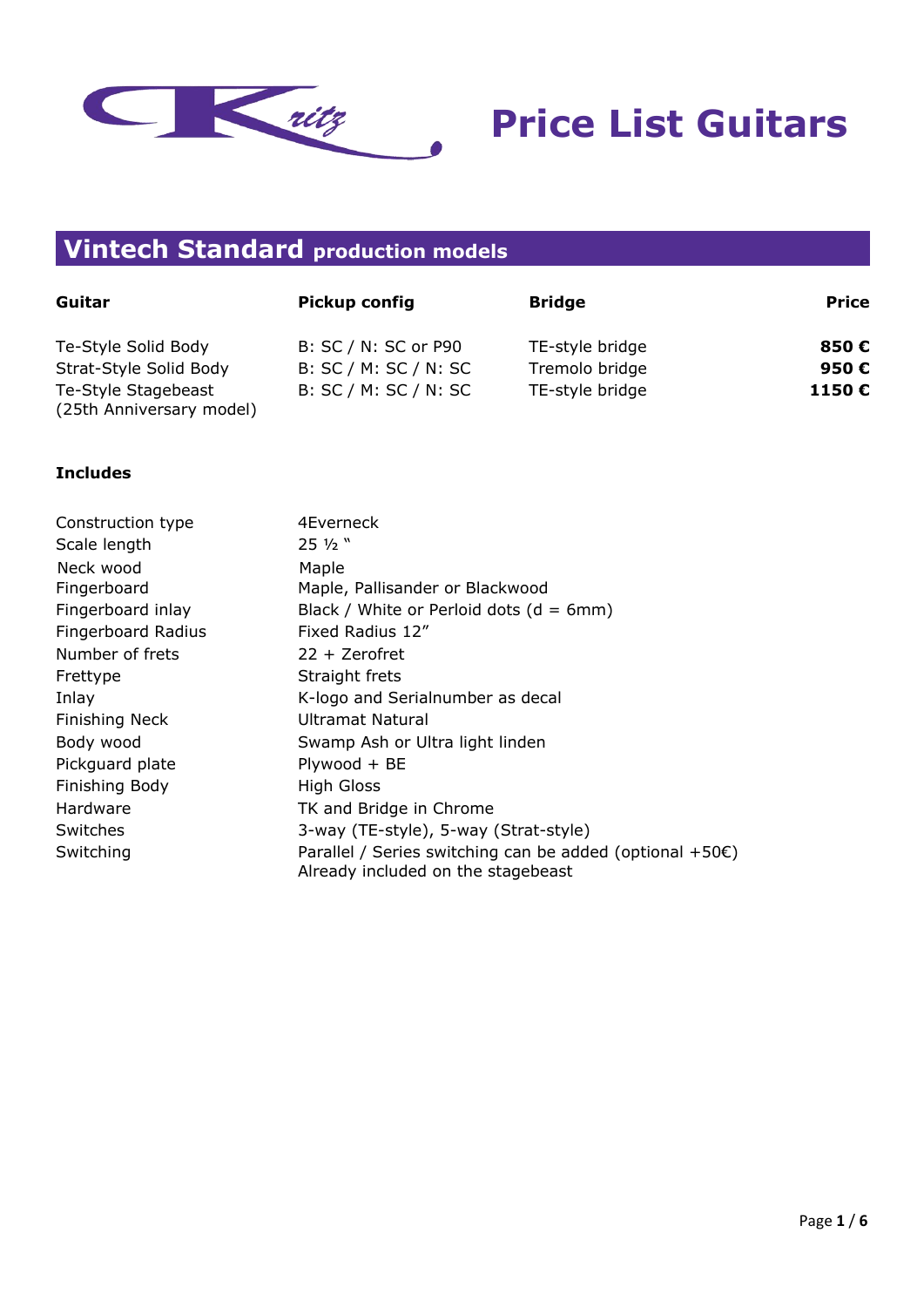

### **Vintech Professional production models**

| Guitar                                          | <b>Pickup config</b>  | <b>Bridge</b>   | <b>Price</b> |
|-------------------------------------------------|-----------------------|-----------------|--------------|
| Te-Style Solid Body                             | B: SC / N: SC or P90  | TE-style bridge | 1250€        |
| Strat-Style Solid Body                          | B: SC / M: SC / N: SC | Tremolo bridge  | 1400€        |
| Te-Style Stagebeast<br>(25th Anniversary model) | B: SC / M: SC / N: SC | TE-style bridge | 1500€        |

#### **Includes**

| Construction type<br>Scale length | 4Everneck<br>$25\frac{1}{2}$                                 |
|-----------------------------------|--------------------------------------------------------------|
| <b>Neck</b>                       | Maple                                                        |
| Fingerboard                       | Maple, Pallisander or Ebony                                  |
| Fingerboard inlay                 | Dots in Black / White pearl / Blue Abalone ( $d = 6$ mm)     |
| Fingerboard Radius                | Compound Radius 9" to 14" (better for solo's on high region) |
| Number of frets                   | $22 +$ Zerofret                                              |
| Frettype                          | Smilefrets                                                   |
| Inlay                             | K-logo in Abalone inlay (2mm) + Stamped Serialnumber         |
| <b>Finishing Neck</b>             | Ultramat Natural                                             |
| Body wood                         | Swamp Ash, Ultra light linden                                |
| Pickguard plate                   | AA(A) Flame or Bird's-eye Maple wood                         |
| Finishing Body                    | <b>Ultramat or High Gloss</b>                                |
| Hardware                          | Wilkinson Gotoh hardware GG/CHR/BLK                          |
| Switches                          | 4-way (TE-style), 5-way (Strat-style)                        |
| Switching                         | Parallel / Series switching                                  |

Ultra Light model available, depending on wood supplies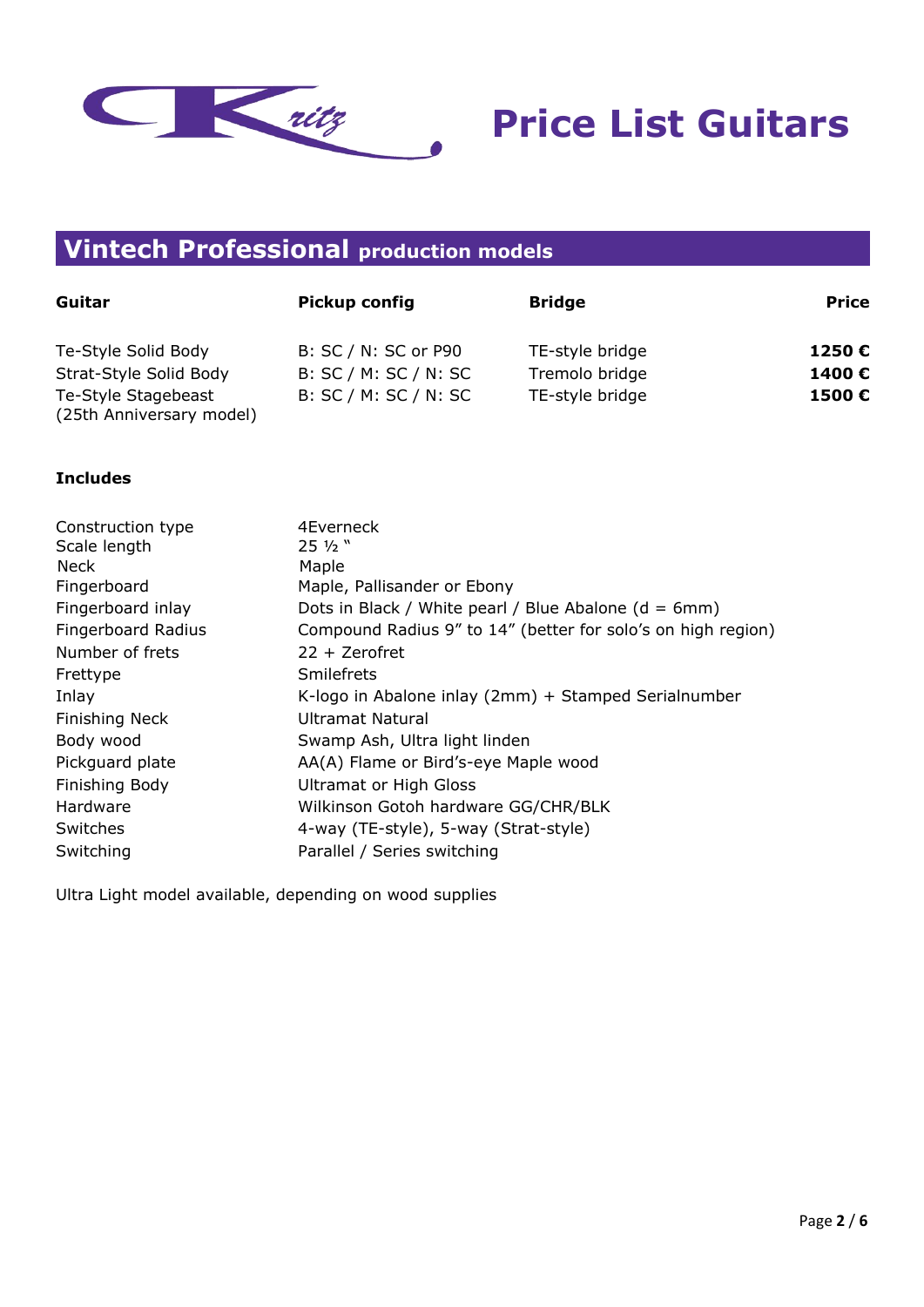

### **Custom Shop**

**If you wish to create a completely custom instrument, and personalize the specifications to meet your specific needs.** 

**We offer you our custom shop, to design your very own Custom-Built guitar and make your dreams come true.**

**If you have specific wishes, please [contact us](https://www.kritz.com/general-info/contact/) with your wishes, we will see what is possible and what is available in stock and make you an offer.**

### **Vintech**

| Guitar                 | <b>Pickup config</b>  | <b>Bridge</b>   | <b>Price starts at</b> |
|------------------------|-----------------------|-----------------|------------------------|
| Tele-Style Solid Body  | B: SC / N: P90        | TE-style bridge | 1500€                  |
| Tele-Style Hollow Body | <b>B: HU / N: HU</b>  | TE-style bridge | 1600€                  |
| Strat-Style Solid Body | B: SC / M: SC / N: SC | Tremolo bridge  | 1800€                  |

#### **Includes**

Same specifications as Vintech Professional Production model.

| <b>Options</b>              | <b>Price</b> |
|-----------------------------|--------------|
| Fingerboard wood in Ebony   | 40€          |
| Locking tuners              | 75€          |
| Natural High Gloss finish   | 350€         |
| Sunburst 1 tone body + neck | 400€         |
| Sunburst 2 tone body + neck | 425€         |
| Sunburst 3 tone body + neck | 450€         |

Left handed guitars: price, see right handed guitars Other Top Wood if available = Price On Demand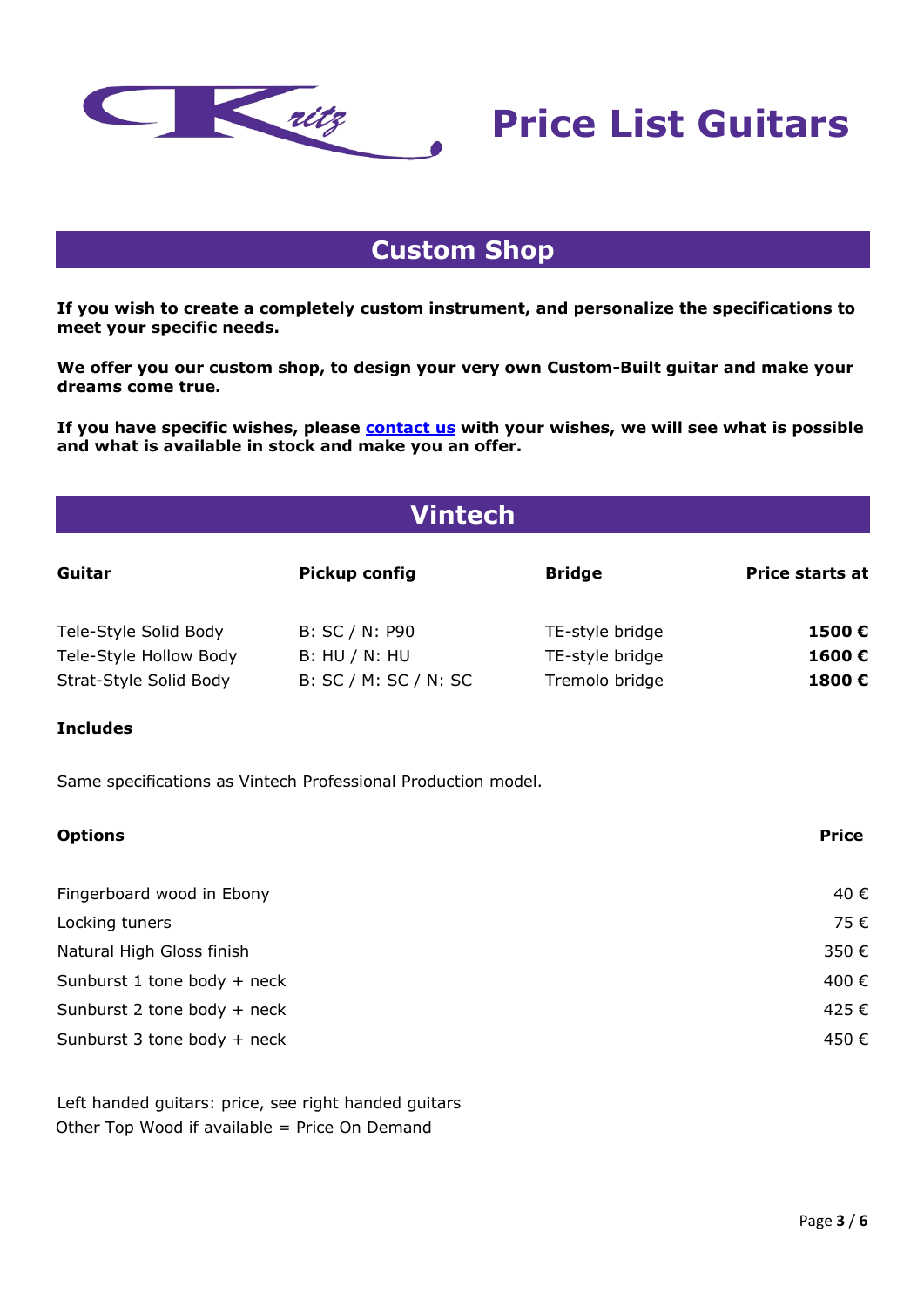### **Stradovarius / Human**

#### **Standard Configuration 2500 €**

| Guitar          | <b>Pickup config</b>  | <b>Bridge</b> |
|-----------------|-----------------------|---------------|
|                 |                       |               |
| S / H 101       | B: SC / N: SC         | TE Bridge     |
| S / H 201       | $B$ : HU / N: SC      | TE Bridge     |
| S / H 202       | <b>B: HU / N: HU</b>  | Tune-O-Matic  |
| S/H111          | B: SC / M: SC / N: SC | Hardtail      |
| S/H211          | B: HU / M: SC / N: SC | Hardtail      |
| S / H 212       | B: HU / M: SC / N: HU | Hardtail      |
| S / H 909       | B: P90 / N: P90       | Tune-O-Matic  |
|                 |                       |               |
| <b>Includes</b> |                       |               |

| Back Body         | Solidwood (Softwood)                                                           |
|-------------------|--------------------------------------------------------------------------------|
| Top Body          | Flame or Bird's-eye Maple, Citrus or Flame Ash                                 |
| <b>Neck</b>       | Flame or Bird's-eye Maple or Flame Ash                                         |
| Fingerboard       | Rosewood or Ebony                                                              |
| Hardware          | Gold                                                                           |
| Inlay             | Green Abalone Kritz Logo                                                       |
| Fingerboard Inlay | Stripmarkers                                                                   |
| Finishing         | Natural Gloss Finish according to the Kritzpaint(TM) System and<br>Handpolised |

#### **Options Price**

| Height Adjustable Post Keys (HAPM)                              | 75 €. |
|-----------------------------------------------------------------|-------|
| Bird's-eye High Gloss Fingerboard                               | 125 € |
| Tremolo Bridge For S / H 111, S / H 211 and S / H 212           | 99€   |
| <b>Block Dot Inlay</b>                                          | 199€  |
| High Gloss 3 Tone Sunburst Finishing or other colors            | 495 € |
| Synthesizer Driver Interface (Build in) soundgarage pu sc or hu | 495 € |

Left handed guitars: price see right handed guitars Other Top Wood if available = Price On Demand Chrome or Black Hardware available On Demand  $S =$  Large body type / H = Small body type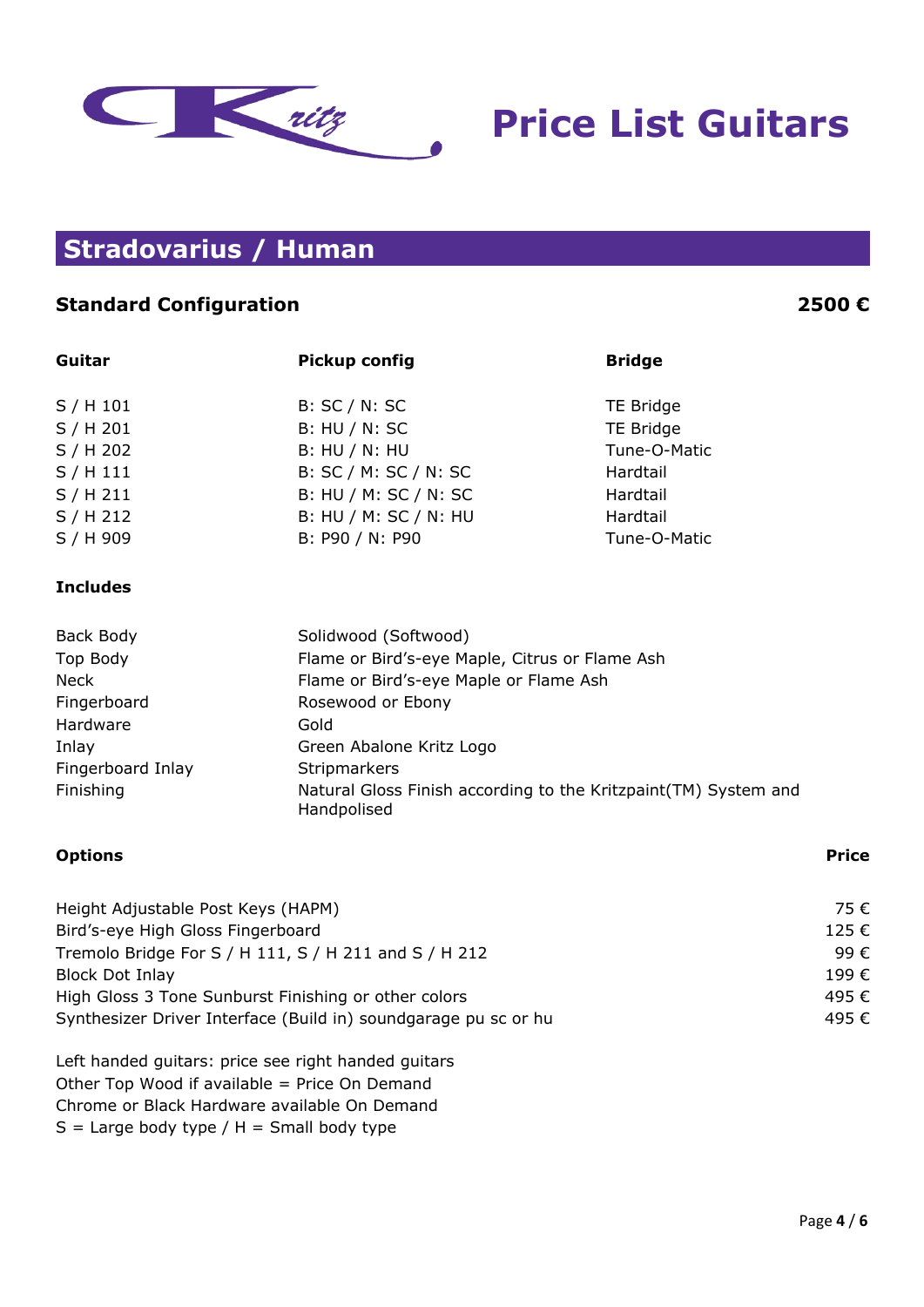# **Stradovarius Hollowbody**

### **Standard Configuration 3000 €**

| Guitar                                                          | <b>Pickup config</b>                                                                                                 | <b>Bridge</b> |              |
|-----------------------------------------------------------------|----------------------------------------------------------------------------------------------------------------------|---------------|--------------|
| SJ 202                                                          | <b>B: HU / N: HU</b>                                                                                                 | Tune-O-Matic  |              |
| SJ 209                                                          | B: HU / N: P90                                                                                                       | Tune-O-Matic  |              |
| SJ 909                                                          | B: P90 / N: P90                                                                                                      | Tune-O-Matic  |              |
| SJ 219                                                          | B: HU / M: SC / N: P90                                                                                               | Tune-O-Matic  |              |
| SJ 219T                                                         | B: HU / M: SC / N: P90                                                                                               | Tremolo       |              |
| <b>Standard Configuration</b>                                   |                                                                                                                      |               | 6500€        |
| SJ 209 The Boss                                                 | B: HU / N: P90                                                                                                       | Tune-O-Matic  |              |
| <b>Includes</b>                                                 |                                                                                                                      |               |              |
| Back Body                                                       | Solidwood (Softwood)                                                                                                 |               |              |
| <b>Top Body</b>                                                 | Flame Maple                                                                                                          |               |              |
| <b>Neck</b>                                                     | Flame or Bird's-eye Maple or Flame Ash                                                                               |               |              |
| Fingerboard                                                     | Rosewood or Ebony                                                                                                    |               |              |
| Hardware                                                        | Gold or HAPM 510 Series                                                                                              |               |              |
| Inlay                                                           | Green Abalone Kritz Logo                                                                                             |               |              |
| Fingerboard Inlay                                               | Stripmarkers                                                                                                         |               |              |
| Finishing                                                       | Thin High Gloss Finish according to the Kritzpaint(TM) System<br>in Naturel or Autumn Vintage Yellow and Handpolised |               |              |
| <b>Options</b>                                                  |                                                                                                                      |               | <b>Price</b> |
| Bird's-eye High Gloss Fingerboard                               |                                                                                                                      |               | 150€         |
| <b>Block Dot Inlay</b>                                          |                                                                                                                      |               | 199€         |
| High Gloss 2 Tone Sunburst Finishing                            |                                                                                                                      |               | 295€         |
|                                                                 | High Gloss 3 Tone Sunburst Finishing or other colors                                                                 |               |              |
| Piezo System (Build In)                                         |                                                                                                                      |               | 399€         |
| Synthesizer Driver Interface (Build in) soundgarage pu sc or hu |                                                                                                                      |               | 495€         |

Left handed guitars: price, see right handed guitars Other Top Wood if available = Price On Demand Chrome or Black Hardware available On Demand

**Price List Guitars**